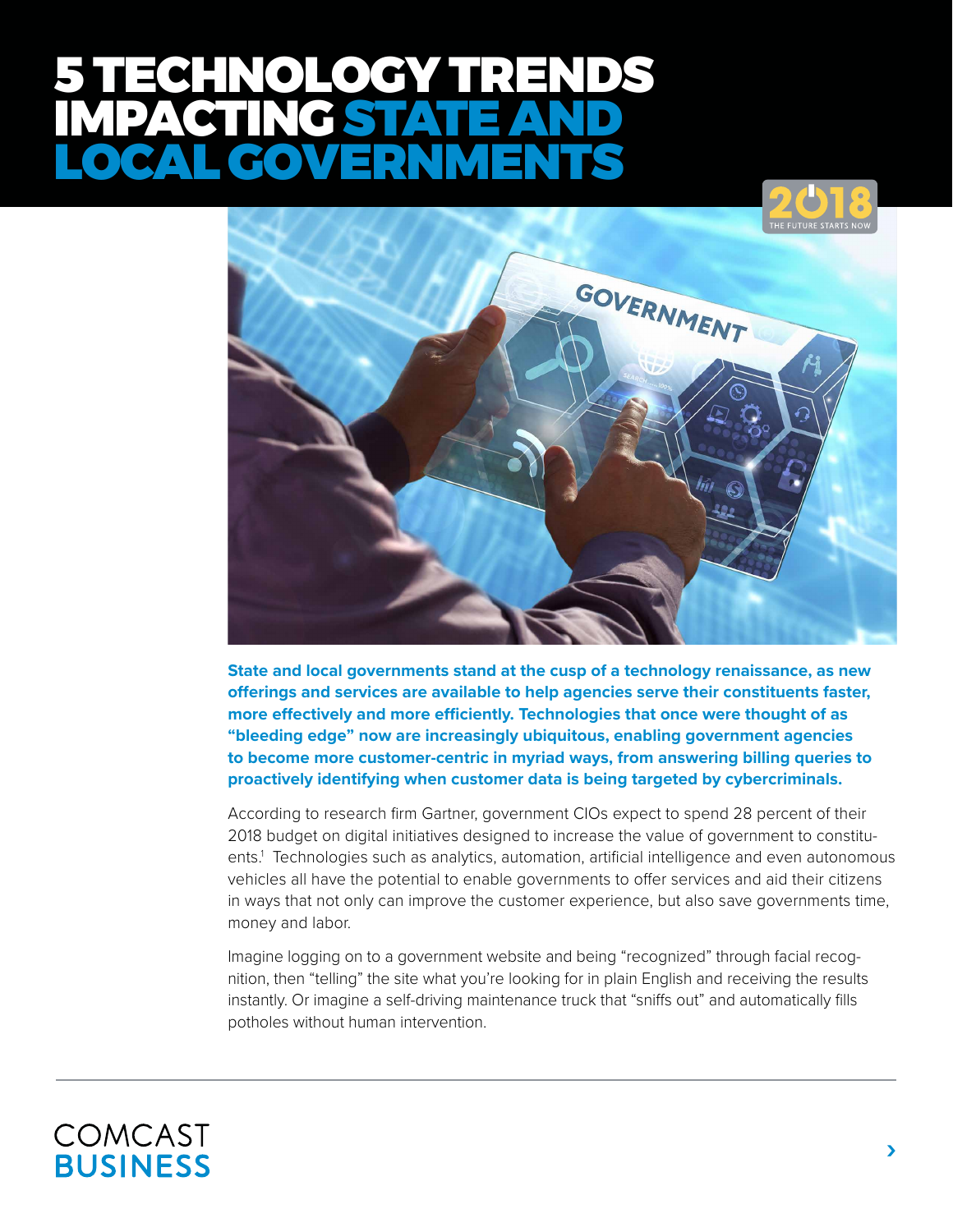On the surface, this may sound like the stuff of science fiction. But these scenarios are coming closer to being reality, as technologies such as artificial intelligence and autonomous vehicles are moving closer to the mainstream. And their effect on state and local governments would be transformational in providing services and keeping citizens safe from physical and cyber perils.

#### TECHNOLOGIES TO WATCH

The scope of technologies that can impact government services—and, in turn, our lives—is far-reaching, from robots that clean parks to systems that can create personalized cybersecurity by observing and learning from users' behaviors. Some technologies are still more bleeding-edge than leading-edge, while others have the potential to be in service—and of service—today.

Five technologies in particular—artificial intelligence and robotics, autonomous vehicles, digital government, automation, and efforts to increase cybersecurity—demonstrate value to state and local government initiatives.

## ARTIFICIAL INTELLIGENCE AND ROBOTICS

Of all the technologies that can reap the largest benefit for governments, artificial intelligence is perhaps the one most likely to have the biggest impact. In fact, a number of agencies already are using AI to handle tasks quickly that otherwise would take much longer for humans to do, such as sorting through massive amounts of paperwork to find relevant information.

Law enforcement agencies are looking at artificial intelligence as a weapon to help fight crime by improving video surveillance, spotting criminals in crowds through facial recognition, and even helping reduce the amount of time police officers spend writing reports.

Beyond artificial intelligence, robotics is becoming a way for agencies to spend less and do more. Consultancy firm Deloitte highlights the coming of process robotics, which it describes as "… computer-coded, rules-based software that uses 'bots' to automate repetitive, rulesbased tasks otherwise performed by humans. Requiring minimal system integration, bots can be deployed in as little as a few weeks depending on the complexity of the process."<sup>2</sup> Any high-volume, rules-based work can be performed by process robotics, which helps free employees to focus on more valuable customer-facing activities.

Bots are already being used by agencies to help improve customer service. Chatbots in particular are being used to answer questions via the web without the need for customer service agents—a technology especially useful for agencies that are understaffed and don't have dedicated customer-facing employees.

Deloitte estimates that employing AI technology in the government space could free up as many as 1.2 billion working hours every year, saving \$41.1 billion.<sup>3</sup>

# AUTONOMOUS VEHICLES

While much of the conversation around government and autonomous vehicles has focused on legislating such technology, governments can benefit from the use of autonomous vehicles in multiple ways. Another Deloitte study notes that, as end users, agencies not only can improve their government-operated fleets, but also further the concepts of shared mobility and "other new types of travel through their procurement decisions."4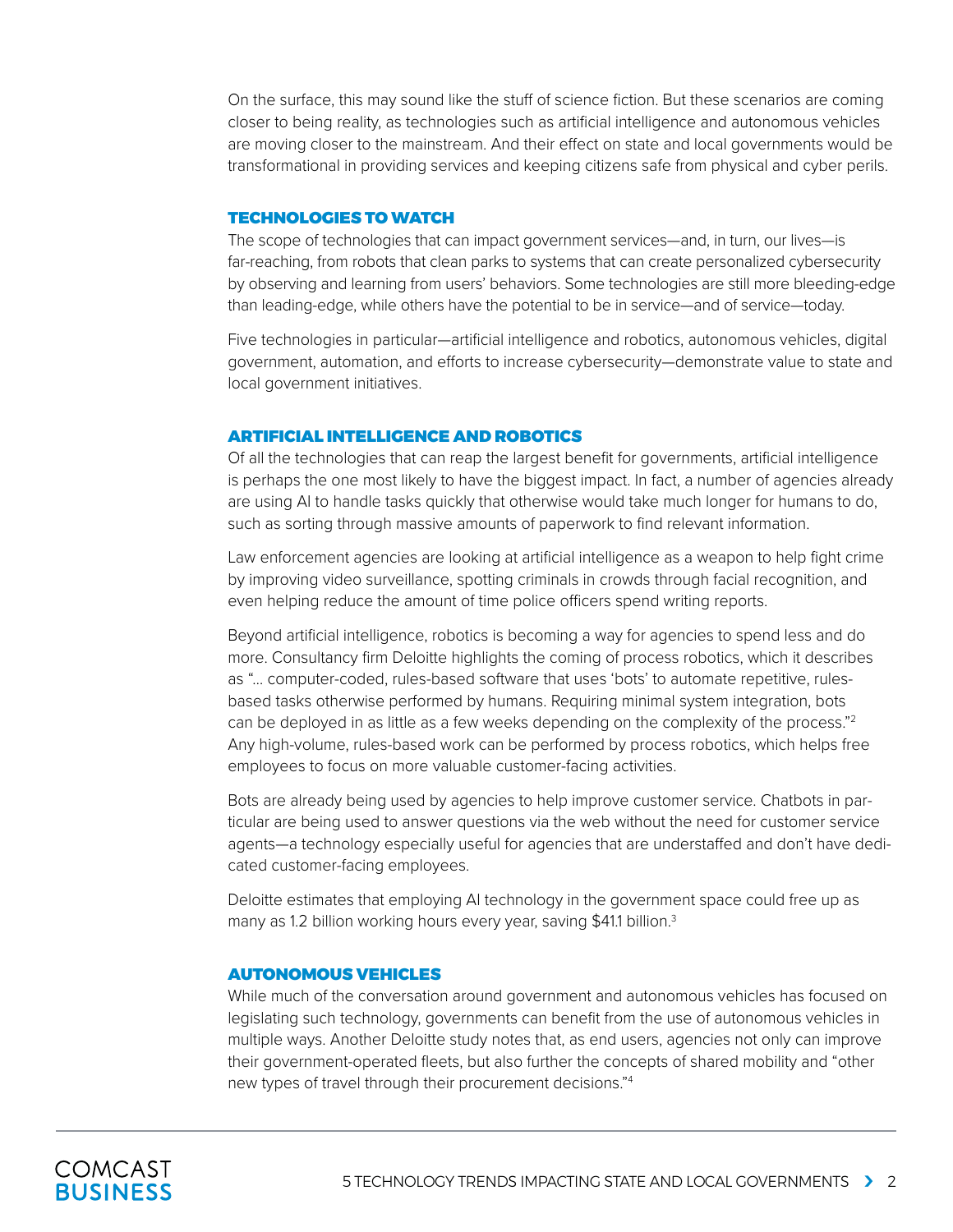The federal government operates a fleet of more than 600,000 vehicles, including U.S. Postal Service trucks and General Services Administration vehicles leased to various agencies.<sup>5</sup> In 2016, USPS vehicles were involved in about 30,000 accidents nationwide, resulting in about \$67 million in repair and legal costs.<sup>6</sup> As a result, the agency is considering autonomous vehicles for its fleet, not only to help improve safety but also to increase productivity of letter carriers, who could ready the mail for deliveries during transit.

At the state and local level, highway maintenance departments could dispatch autonomous trucks to repair road damage such as potholes or broken curbs, clean debris from roads following a collision or events such as a parade, or clear snow and ice from roadways during inclement weather. Public transportation can also be a potential target for autonomous vehicles to help municipalities save on labor costs while keeping their fleets moving.

While autonomous vehicles can have the ability to negatively impact state and local budgets the amount of revenue generated by traffic tickets is certain to decrease due to anticipated

> safer driving by autonomous vehicles—governments potentially have more to gain than lose from the technology, including decreased labor costs, increased productivity and lower legal costs related to vehicle accidents.

# DIGITAL GOVERNMENT

The term "digital government" is an umbrella term used to describe technologies such as mobile services, common online identities and crowdsourcing—all designed to streamline services and improve the end-user experience.

Mobility in particular is an area where governments at all levels can increase the quality of their services and the efficiency of their employees. Apps can be used to access information

quickly and easily, enabling citizens to, for example, see in real time where tree-trimming crews are slowing traffic or virtually check in to the local DMV office to avoid waiting in line.

Mobile apps also can help government employees working offsite and in the field. Building inspectors can get instant access to building plans, permit applications and more, for example. Parks and recreation department workers can see the location and working status of every water fountain connected to an internet of things (IoT) sensor. And transportation department employees can remotely change the status of digital signage to alert motorists of changing traffic conditions.

Back-office systems that facilitate common identities for constituents also can help improve the user experience, especially when dealing with multiple agencies. Much like users can log on to various websites by connecting with social media sites such as Facebook, government agencies can use common identity systems to help simplify the process of accessing various agency sites to accomplish tasks, such as checking on the status of a request filed with the zoning commission or filing a police report for a hit-and-run traffic accident.

Crowdsourcing, once the purview of sites that harness user opinions to make recommendations on restaurants, hotels and more, is now joining the government fray, as more agencies are

# MOBILITY IN PARTICULAR IS AN AREA WHERE GOVERNMENTS AT ALL LEVELS CAN INCREASE THE QUALITY OF THEIR SERVICES AND THE EFFICIENCY OF THEIR EMPLOYEES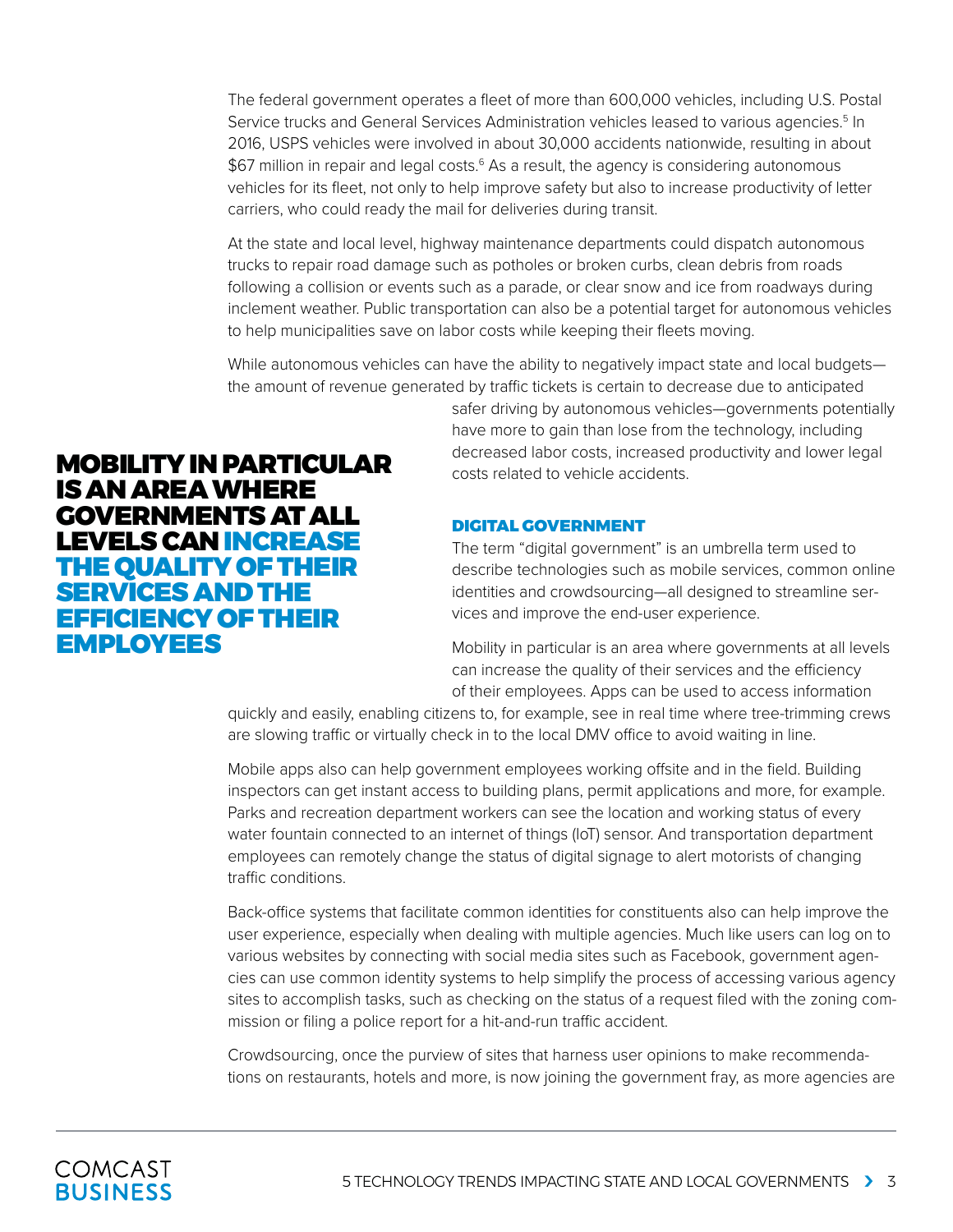depending on the "wisdom of the crowd" to help collect and disseminate information. The federal government has established a site, [citizenscience.gov](https://www.citizenscience.gov/), to help agencies encourage public participation to accelerate innovation. It features federal citizen science efforts in climatology, ecology and disaster response, among others, to help "engage the American public in addressing societal needs and accelerating science, technology, and innovation," according to the site.

At the state and local level, crowdsourcing can be used by agencies to gather real-time traffic information, monitor power outages and collect other data important to citizens, providing facts to the minute and on the fly.

#### AUTOMATION

Consultancy firm KPMG pegs automation as "the next step in government's digital transformation,"7 and with good reason: Automation is perhaps the most useful technology in terms of impacting government services from both the agency and the constituent perspectives. In particular, process automation can free employees from mundane tasks such as filing paperwork to concentrate on more meaningful projects or tasks that require their full attention, such as addressing constituent issues.

Automation is one step below artificial intelligence on the technology ladder; however, interest in "intelligent automation" is growing as a way to further enhance productivity while improving accuracy. Chatbots are a simple example of intelligent automation, while IBM's Watson with its cognitive analytics, which has the ability to learn and solve problems, offers a prime example of more complex intelligent automation.

Automation is not a new concept in government or other industries, for that matter. However, as advances in artificial intelligence and robotics continue, automation will take on a much more important role in helping governments run efficiently and providing more valuable citizen services.

#### EFFORTS TO INCREASE CYBERSECURITY

As more processes and constituent interactions occur digitally, governments must do more to protect sensitive and valuable data from cyberthreats. No longer should agencies worry about whether their systems will be breached; rather, they should worry about when their systems will be breached.

Researchers estimate damages from cybercrime will amount to \$6 trillion worldwide annually by 2021.8 Included in that amount are damage and destruction of data, embezzlement, stolen money, restoration and deletion of hacked data and systems, lost productivity, theft of intellectual property, forensic investigation, theft of personal and financial data, fraud, post-attack disruption to the normal course of business, and reputational damage.

As cyberthreats continue to surge, so does the demand for qualified cybersecurity talent. However, a recent study by the Center for Cyber Safety and Education predicts there will be a worldwide shortage of 1.8 million skilled security workers by 2022.<sup>9</sup> Agencies must look for new and innovative ways, then, to secure their data and keep their systems safe from breaches and malicious activity.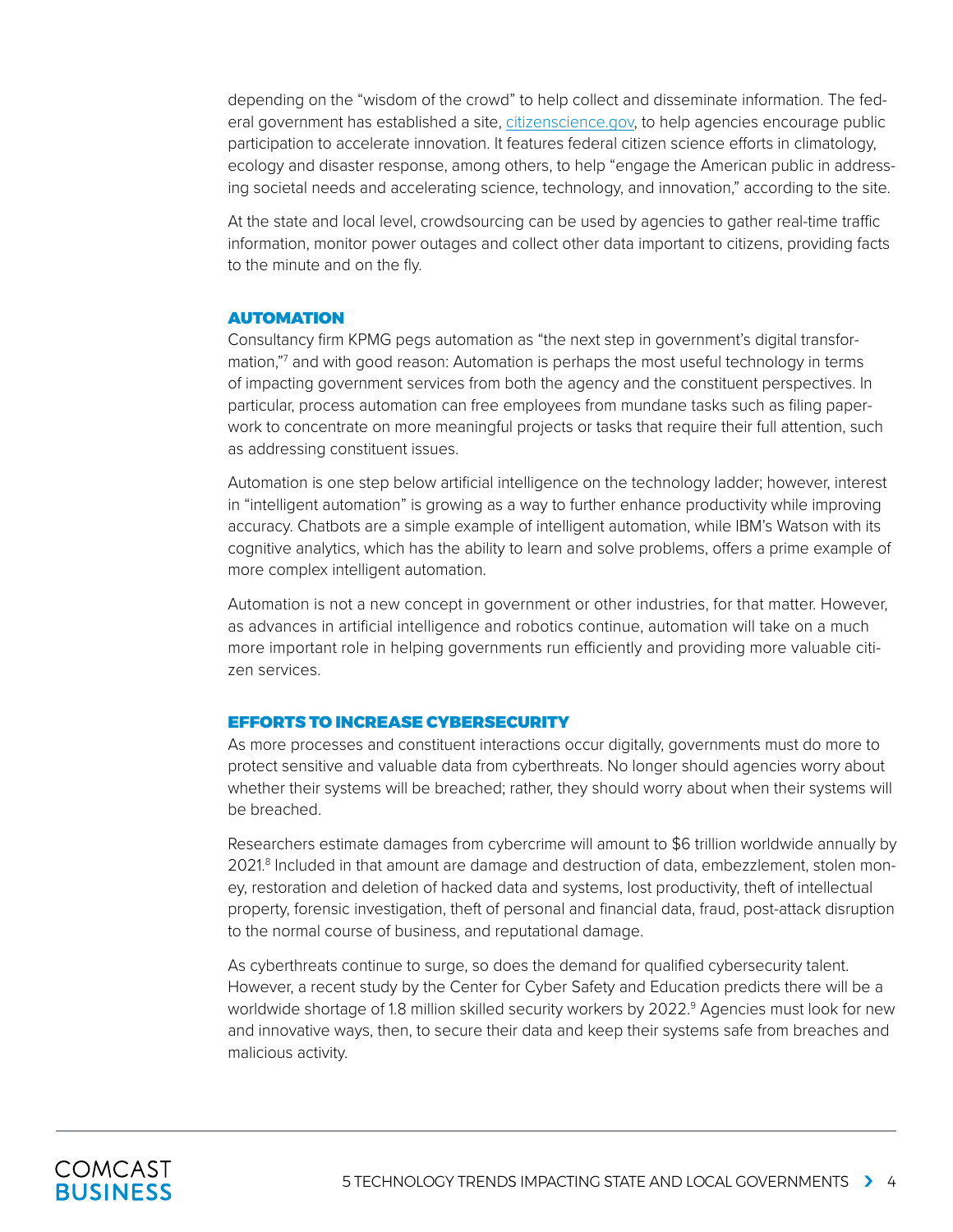The cloud is emerging as one tool in the fight against cybercrime, as technologies such as cloud workload protection platforms show promise in keeping data protected no matter where data resides—on-premises, in virtual machines or in cloud environments. Deception technologies, which are designed to throw off a would-be attacker, also can help, as well as endpoint detection and response solutions and network traffic analysis capabilities.

Artificial intelligence shows the biggest promise in improving cybersecurity, and is the technology upon which many of the new security solutions are based. It is evident that artificial intelligence will serve as the backbone for many, if not most, of the technologies powering the next generation of government services.

## HOW THE NETWORK MATTERS WITH NEW-GENERATION TECHNOLOGIES

State and local governments are quickly reaching the point where adoption of new technologies is inevitable. Indeed, the efficiency and effectiveness of any government agency is dependent on the technologies it uses to provide services and protect the health and welfare of its citizens.

In preparing for their impending technology renaissance, agencies first must prepare their networks to certify they are able to handle the increase in demand. Artificial intelligence, cognitive computing, mobility and other technologies can stress the bandwidth of traditional networks

# MANAGED SERVICES CAN BE USED TO HELP TIE DISPARATE SYSTEMS TOGETHER AND "FILL IN THE GAPS" AS AGENCIES UPDATE THEIR CURRENT INFRASTRUCTURE, AND CAN PROVE USEFUL EVEN AFTER NETWORKS HAVE BEEN UPGRADED

and impact performance.

Agencies need to ascertain if they have the right foundation for both customer-facing and back-office operations, as well as new opportunities yet to be imagined. Today's efficient networks comprise multiple technologies and platforms all chosen to ensure the solutions they support operate at peak performance without issue.

In building a network for the next generation of government services, agencies should consider an environment that

includes both on-premises, cloud, and networking technologies such as SD-WAN and highspeed broadband to make certain traffic is handled efficiently over any type of network. And networking components such as WiFi and unified communications can ensure users of the network—employees and constituents—interact with each other using their preferred method of communication.

To help ease stress on an agency's current network—not to mention the daily burden on IT managers—managed services can be utilized to offer certain constituent services, such as bill payments, without further impacting the network. Managed services can be used to help tie disparate systems together and "fill in the gaps" as agencies update their current infrastructure, and can prove useful even after networks have been upgraded.

Working with a network service provider can help ease the burden associated with building and maintaining a network capable of handling the bandwidth-intensive needs of the next genera-